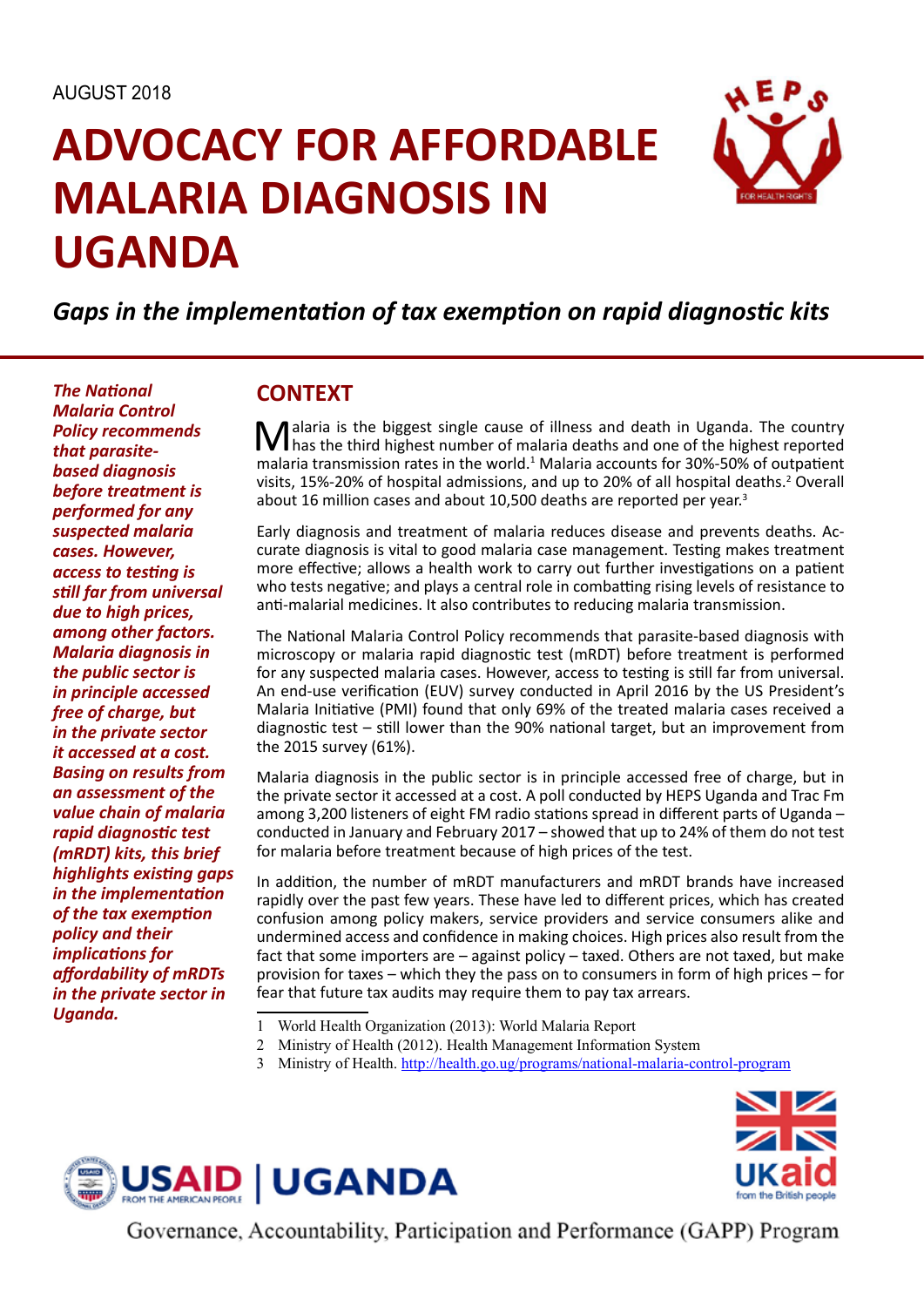Most importers of pharmaceutical products and medical devices – first line buyers<br>
(FLBs) – are pharmacies which are wholesalers. Ideally, the importer is required<br>
the importer is required to present to URA customs an import license, a pro forma invoice, and a valid NDA verification certificate. NDA charges the importer a verification fee of 2% of the cost, insurance and freight (CIF) value of the consignment and issues them a verification certificate. The importer presents the verification certificate to URA for customs clearance. By policy, no import taxes are supposed to be levied on pharmaceutical products and medical devices.

However, mRDTs are a relatively new product, having been introduced on the Ugandan market in 2012. As such, they have – until recently – not been explicitly recognized by, let alone being classified in tax policy implementation guidelines for tax purposes. Although they are medical devices and are tax-exempt, they have been subject of inadvertent taxation, tax-audit safety provision, tax evasion – and a fertile ground for bribery and extortion.

Some FLBs have been charged VAT and withholding tax. In cases, it is not clear where and how that revenue is posted, given that mRDTs did not have a tax code.

Respondents further indicated that, even in cases where importers have not been charged, they have gone ahead to provide for taxes in their pricing, fearing that future tax audits may see them charged tax arrears. Either way, the overall effect of this has been higher consumer prices.

For unclear reasons, there are also importers who do not use the NDA channel, opting to import mRDTs through channels of general consumer goods that are inspected by Uganda National Bureau of Standards (UNBS). Through this channel, the importer submits a request for inspection UNBS before the consignment is shipped into the country. The items are inspected for quality upon arrival at the entry points and this entails both document checks and physical inspection of goods. In this channel, mRDTs are charged taxes just like any other general consumer good, which taxes are again passed on to consumers in form of higher prices.

UNBS inspection is not appropriate for ascertaining the quality such sensitive medical devices as mRDTs, where inspection and verification of manufacturers are also needed, and advocacy from the civil society and engagements through NDA and Ministry of Health has seen this channel closed. mRDTs have accordingly been allocated Tariff Code 3002, which designates if as a medical device. In addition, URA customs now requires all importers of consignments including mRDTs to go through NDA, and not UNBS.

**Private importers which import mRDTs through UNBS, pay import taxes of VAT at 18% of CIF value and withholding tax of 6%. This is much higher than the 2% they usual through the could not the 200 they usual that the 200 th** would pay NDA for verification. Asked why FLBs would prefer to pay the higher taxes, respondents indicated that it could be due to lack of awareness of the tax exemption of mRDTs among importers, or a preference for convenience. Even though the difference in charges favors importers who use the NDA routine, some importers reportedly choose to avoid it because of its stringent quality assurance procedures.

Ministry of Health has recommended that NDA under-takes lot testing. However, respondents reported that NDA does not have internal capacity to do lot testing the quality of mRDTs. It relies on the WHO quality assurance system, including pre-qualification. Respondents at Ministry of Health indicated that the Ministry is pursuing a memorandum of understanding with Central Public Health Laboratory (CPHL) to have samples of mRDTs tested routinely.

NDA reports that the number of FLBs seeking verification certificates for mRDTs from the authority has increased "drastically", but data on import volumes before and after the URA directive was not readily. It is not clear whether all mRDT importers currently go through NDA. One respondent indicated that URA's transition to a fully electronic system, expected in October 2018, will among other things, help ensure that all mRDT importers go through NDA.

Over the past two years, stakeholders have implemented interventions and under-<br>taken engagements with different actors to try to achieve affordable, quality-assured mRDTs on the Ugandan market. On the aspect of affordability, HEPS-Uganda engaged Ministry of Finance last year on the taxation of mRDTs. During one of the meeting between HEPS-Uganda and the Commissioner for Tax Policy at the Ministry of Finance, the latter sought clarification from URA by telephone and gave verbal instructions for taxation of mRDTs to be stopped.

According to respondents, previously, some importers who went through UNBS simply evaded import taxes by hiding mRDTs in other commodities. But whether this continues is not known; it is also not yet validated as to whether this kind of tax evasion leads to lower consumer prices – and it is difficult to ascertain.

The other challenge is that some unscrupulous tax officials have taken advantage of the vague status of mRDTs to extort bribes importers. According to respondents, they do this by threatening them with a high tax bill – well-knowing that a proportion of the tax assessment is illegal. They then offer to reduce the tax bill in exchange for a bribe – or "if they talk nicely", as stated by one respondent; mRDTs come in handy as an item the official will pretend to remove from the items being taxed. When importers pay bribes to a customs clearance of items which ideally should not be taxed, it is obvious that consumer prices will artificially be higher.

### **Import procedures and gaps in the implementation of tax exemption of mRDTs**

*For unclear reasons, there are also importers who do not use the NDA channel, opting to import mRDTs through channels of general consumer goods that are inspected by Uganda National Bureau of Standards (UNBS). In this channel, mRDTs are charged taxes just like any other general consumer good, which taxes are again passed on to consumers in form of higher prices.*

#### **Implication of mRDT taxation**

NDA requires the prospective importer of medicines or medical devices to have an import permit, a technical representative of the manufacturer, and to undertake quality verification. The process of obtaining the status a technical representative of the product manufacture in-country is tedious, lengthy and costly. It is possible that all this is considered an avoidable or unnecessary inconvenience or cost.

In the end, the higher taxes are definitely transferred to health consumers in form of higher prices, which increases the cost of diagnosis. Higher prices of malaria diagnosis increase the likelihood of health consumers choosing to use their scarce resources for purchase of anti-malarial medicines directly, leading to higher cases of irrational use of medicines and poor malaria case management. This greatly undermines the Ministry of Health efforts to implement the test and treat policy for malaria in Uganda.

### **Interventions to promote the affordability of mRDTs**

Respondents in this survey indicated that they are no longer being taxed. However, FLBs continue to price mRDTs as if they were being taxed, for fear that in future URA might tax-audit them and force them to pay tax arrears. For them to be sure that they are not being taxed because of tax exemption of the item, they wanted a formal communication from URA. This communication has not been made yet. FLBs are reluctant to take assurances from third parties, including Ministry of Health and non-government actors. The study team was informed that a public statement and media briefing are being planned by Ministry of Health, in collaboration with URA and NDA to this effect.

Another campaign to promote the affordability of mRDTs has been spearheaded by Clinton Health Access Initiative (CHAI). CHAI identified five mRDT manufacturers who are pre-qualified by World Health Organization (WHO) and negotiated price reductions in the range of 23-25 US cents for mRDTs sold to Uganda, Kenya and Tanzania. CHAI promised to work with the malaria programs of the three countries to increase demand to help manufacturers gain economies of scale.

*Higher prices of malaria diagnosis increase the likelihood of health consumers choosing to use their scarce resources for purchase of anti-malarial medicines directly, leading to higher cases of irrational* 

*use of medicines and poor malaria case management.*

*Clinton Health Access Initiative (CHAI) has identified five mRDT manufacturers who are pre-qualified by World Health Organization (WHO) and negotiated price reductions in the range of 23-25 US cents for mRDTs sold to Uganda, Kenya and Tanzania*